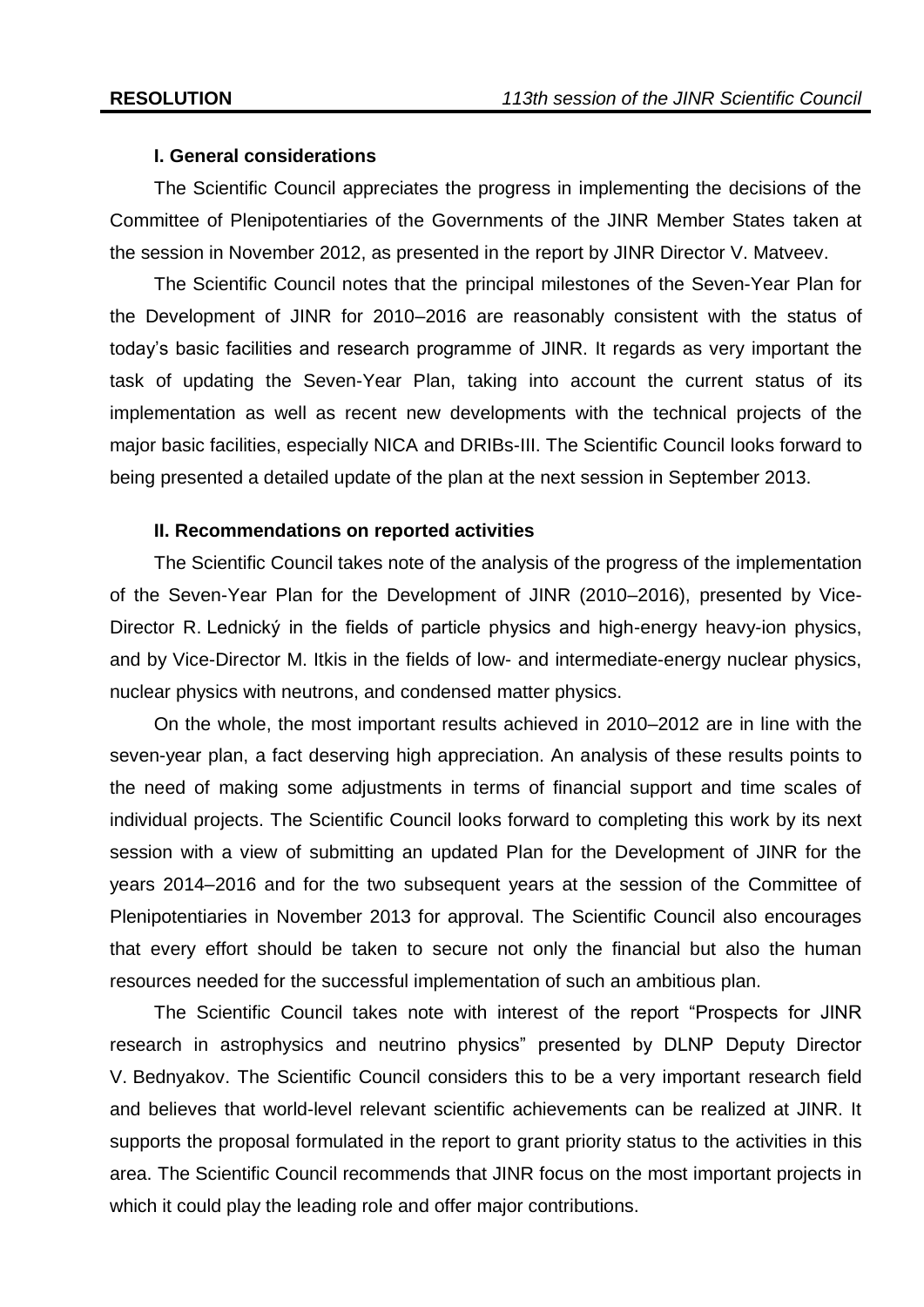The Scientific Council welcomes the idea of constructing a new modern complex for neutrino studies on the site of the Kalinin Nuclear Power Plant in the Tver Region, not far from JINR. The unique features of this complex justifiably promise the production of results of the highest scientific value, in particular in addressing the problem of sterile neutrinos and reactor anomalies, which is certainly important in the context of raising the prestige of JINR and its attractiveness to young researchers from Member States.

The Scientific Council highly appreciates the report "Heavy-ion nuclear physics at JINR: prospects and collaboration" presented by FLNR Scientific Leader Yu. Oganessian. The Scientific Council thanks him for his long and dedicated work which has led JINR to become world leader in the field of the synthesis of superheavy elements.

The Scientific Council takes note of the proposals for JINR's participation in the upgrades of the LHC and ALICE, ATLAS and CMS detectors presented in the report by Chief Scientific Secretary N. Russakovich. It supports these proposals, and looks forward to being regularly informed at future sessions about the progress of their implementation.

The Scientific Council takes note of the progress report from the Update of the European Strategy for Particle Physics presented by the member of the Scientific Council P. Jenni (CERN). A series of draft statements is proposed by the European Strategy Group, of which JINR is an invited member, for approval by the CERN Council in May 2013. They state that "Europe's top priority should be the exploitation of the full potential of the LHC, including the high-luminosity upgrade of the machine and detectors with a view to collecting ten times more data than the initial design, by around 2030". The Scientific Council encourages the JINR Directorate to address the Committee of Plenipotentiaries for its approval of official steps towards observer status of JINR at CERN.

The Scientific Council notes the information on matters related to the publication of the JINR journals "Particle and Nuclei" and "Particle and Nuclei, Letters" presented by the scientific secretaries of these journals, A. Isaev and A. Dorokhov. The first speaker introduced the new membership of the editorial board of "Particle and Nuclei". The second speaker suggested some measures that would improve the organization of the activity of the journal "Particle and Nuclei, Letters", in particular the appointment of a new membership of the editorial board and the acceleration of issues of the electronic version of the journal. The Scientific Council looks forward to further successful work of these scientific journals.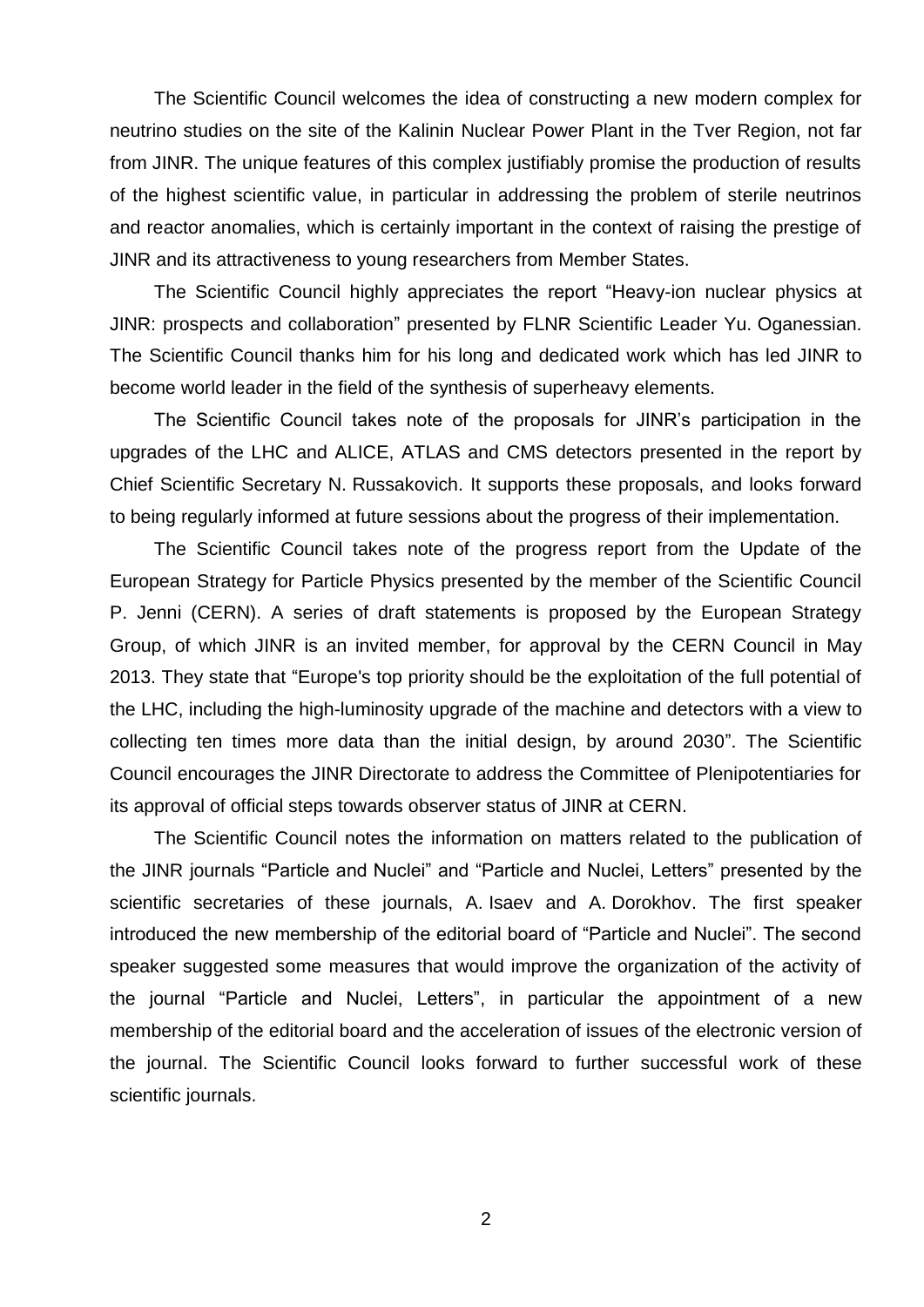### **III. Recommendations in connection with the PACs**

The Scientific Council concurs with the recommendations made by the PACs at their January 2013 meetings as reported at this session by Professors I. Tserruya, W. Greiner, and P. Alekseev.

#### Particle Physics Issues

The Scientific Council appreciates the progress in realization of the Nuclotron-NICA project, in agreement with the general schedule. It recognizes the progress toward starting the tests of new particle sources, booster construction and progress in the intense R&D programme for the heavy-ion linac. It also supports the beginning of NICA building construction in 2013, which is vital to sustaining the project plan.

The Scientific Council takes note of the stable operation of the Nuclotron in Run 46 (November–December 2012) and supports the PAC's recommendations for further improvements of the beam spill quality. The Scientific Council appreciates the reports about the new experimental results obtained with the Nuclotron beams.

The Scientific Council is pleased to note that fourteen new contributions have been added to the NICA White Paper. It strongly supports the PAC's recommendation on the indepth analysis of many contributions in the White Paper to identify realistic measurements needed for validation of models and theories, in coordination with the MPD and BM@N experiments.

The Scientific Council notes with satisfaction the continuation of a fruitful dialog between the MPD team and Detector Advisory Committee (MPD-DAC). It congratulates the MPD team for the significant progress made in prototyping and optimizing the detector elements, and welcomes the beginning of the TDR. The Scientific Council thanks the members of the MPD-DAC for the detailed evaluation of the project and recommends the continuation of regular reviews.

The Scientific Council is pleased to note the considerable progress achieved by the BM@N project in developing the experimental facility and approves its continuation until the end of 2016.

The Scientific Council welcomes the PAC's recommendations on the continuation of the current first-priority projects and activities in particle physics within the suggested time scales, as outlined in the PAC report.

The Scientific Council supports the PAC's recommendations on the approval of JINR participation in the upgrade programme of the ATLAS and CMS experiments under the general guidance of the JINR Directorate and in accordance with the identification of and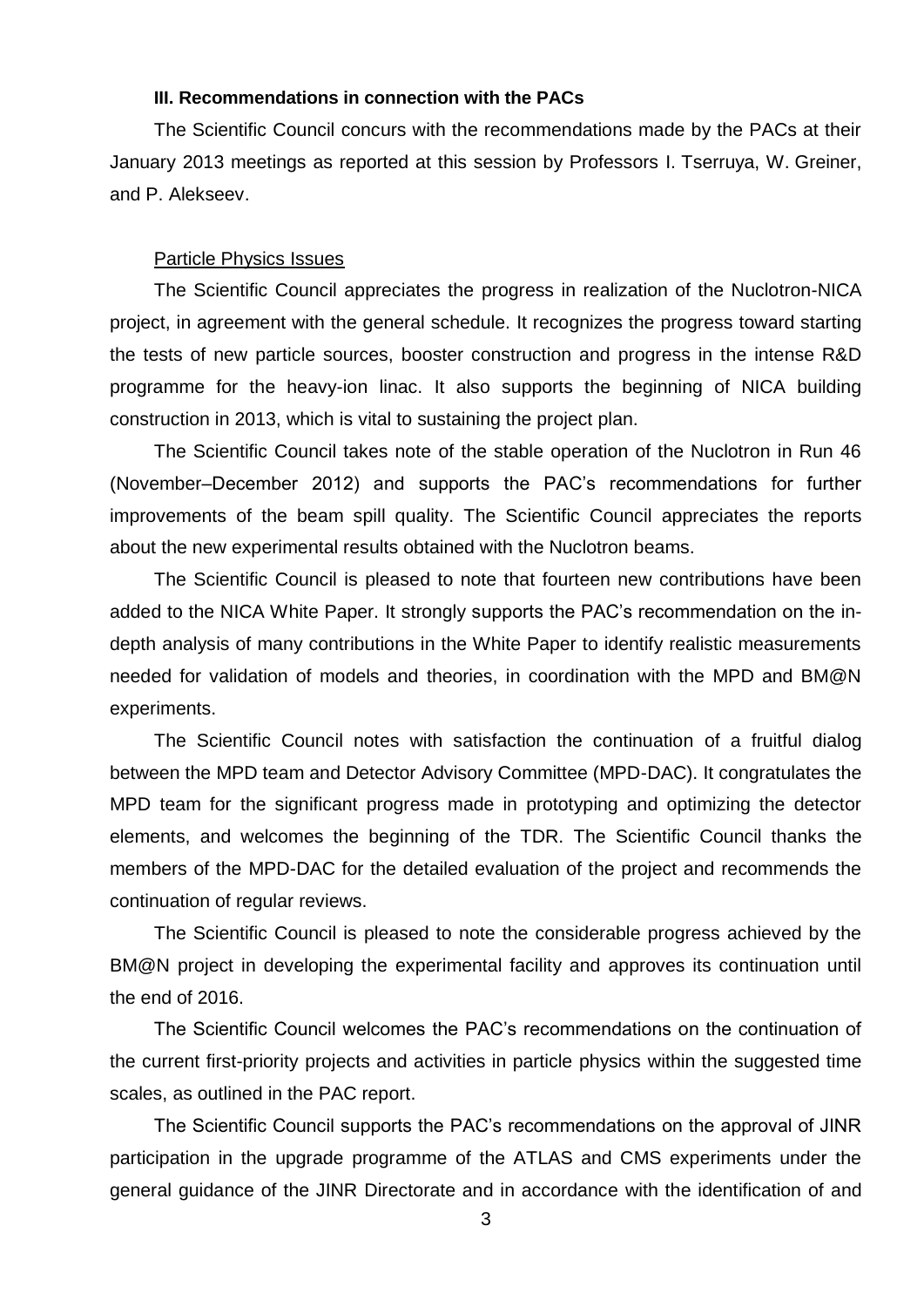focusing on high-priority detector upgrade items.

# Nuclear Physics Issues

The Scientific Council is pleased to note the successful completion of the experiments on the synthesis of Element 117 at FLNR, which, in addition to the international recognition of the discoveries of elements 114 and 116, was an outstanding achievement in 2012.

The Scientific Council notes the information concerning the current status of the development of the IREN facility, and appreciates the progress in the preparation of the research programme including the experimental techniques and instruments. The first results produced with the IREN Phase 1 facility are encouraging, and the activity for the development of the IREN source for reaching the design parameters should continue. The Scientific Council looks forward to the assembly of the second accelerator station of IREN and to the improvement of the target within the shortest possible time.

The Scientific Council appreciates the progress of work on the DANSS detector being developed in collaboration with ITEP (Moscow) and the results of experiments with the pilot module DANSSino which allowed a number of on-line tests to be performed, the efficiency of the shielding to be checked and real background conditions to be measured.

### Condensed Matter Physics Issues

The Scientific Council highly appreciates the successful start of the User Programme at the IBR-2 spectrometer complex. It concurs with the PAC that the extension and implementation of the User Programme should remain one of the major activities at FLNP in 2013. The Scientific Council also supports the further development of the modernized reactor in terms of construction of new cold neutron moderators.

The Scientific Council appreciates continuation of work for the upgrade of FLNP instruments. In particular, it welcomes the efforts taken on construction of the new multifunctional reflectometer GRAINS and commissioning of the upgraded EPSILON-MDS and SKAT diffractometers.

Regarding research in the field of astrobiology as a promising and dynamically developing scientific direction, the Scientific Council supports the PAC's recommendation for the opening of the new theme "Research on Cosmic Matter on the Earth and in Nearby Space; Research on the Biological and Geochemical Specifics of the Early Earth" for the period 2013–2015.

## Common Issues

The Scientific Council highly appreciates the work conducted by the JINR University Centre, which carries out the overall coordination of the educational programme at JINR. It supports the recommendations made at the PAC meetings concerning the continuation of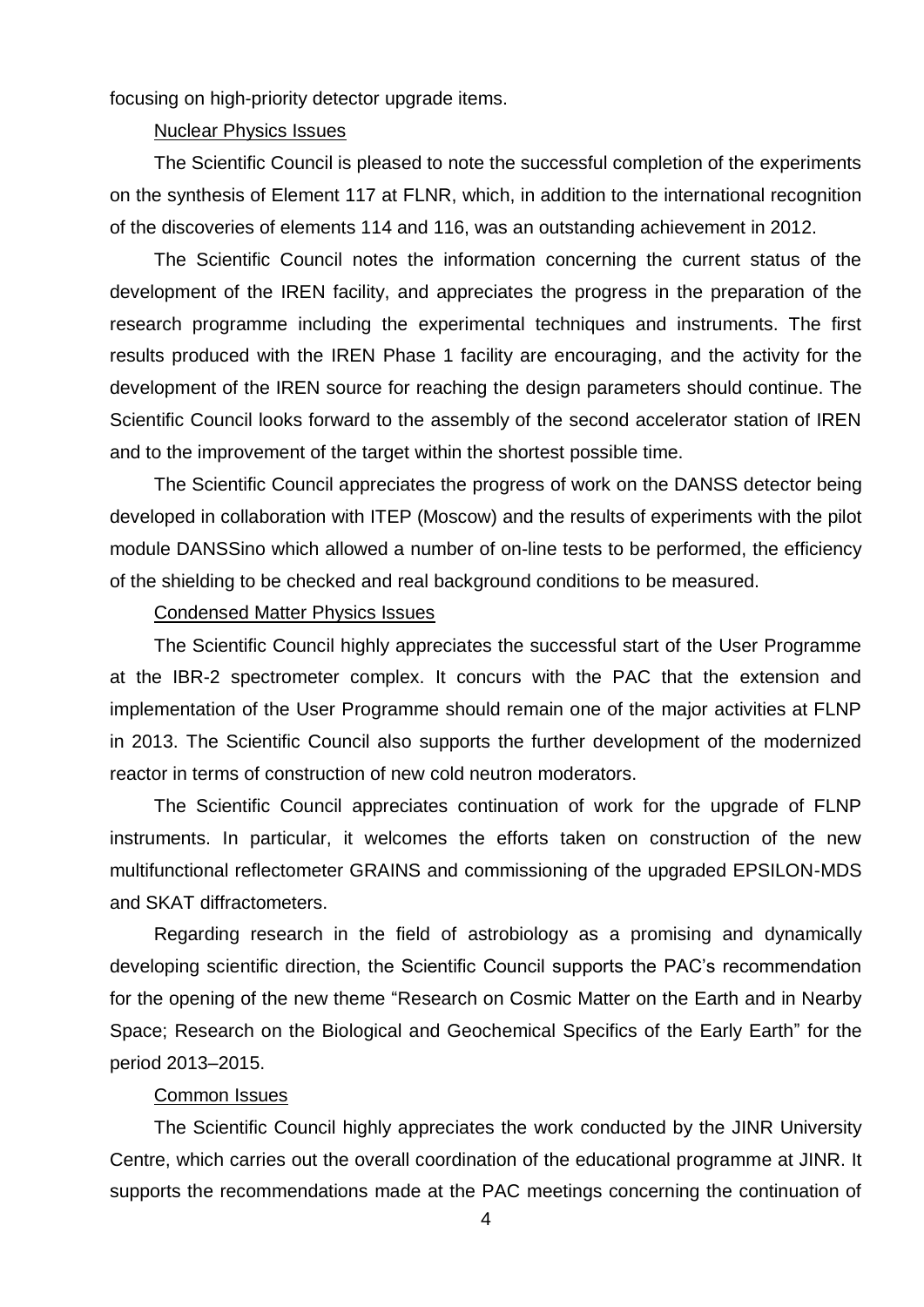this activity under the new theme "Organization, Support and Development of the JINR Educational Programme" for the next five-year period.

# Reports by young scientists

The Scientific Council notes with interest the following reports by young scientists, which were selected by the PACs for presentation at this session: "The kinetics of cluster growth in polar solutions of fullerenes: study of the  $C_{60}/NMP$  solution", "DANSSino: pilot version of the DANSS neutrino detector", "Precise  $sin^2(2\theta_{13})$  measurements in the Daya Bay reactor neutrino experiment", and thanks the speakers: N. Jargalan, I. Zhitnikov, and M. Gonchar. It regards this as a very important series of reports delivered at recent sessions and strongly encourages their continuation.

### **IV. Memberships of the PACs**

As proposed by the JINR Directorate, the Scientific Council appoints Professor A. Korsheninnikov (Kurchatov Institute, Moscow, Russia) as a new member of the PAC for Nuclear Physics for a term of three years.

### **V. Awards and prizes**

The Scientific Council congratulates Professor A. Sigov on the award of the title "Honorary Doctor of JINR".

The Scientific Council approves the Jury's recommendations on the JINR prizes for 2012 (Appendix 1) in the annual scientific research competition in the fields of theoretical physics, experimental physics, physics instruments and methods, and applied physics.

The Scientific Council congratulates Professor E. Fiorini (University of Milan – Bicocca, Italy) on the award of the 2012 B. Pontecorvo Prize for his outstanding contributions to the experimental search of neutrinoless double-beta decay, in particular to the pioneering development of the semiconductor and cryogenic techniques applied for registration of this process. The Scientific Council thanks Professor E. Fiorini for his inspired presentation.

# **VI. Elections and announcement of vacancies in the directorates of JINR laboratories**

The Scientific Council elected by ballot V. Shvetsov as Director of the Frank Laboratory of Neutron Physics (FLNP) and V. Korenkov as Director of the Laboratory of Information Technologies (LIT), each for a term of five years. It also elected M. Veselsky as Deputy Director of the Flerov Laboratory of Nuclear Reactions (FLNR), until the completion